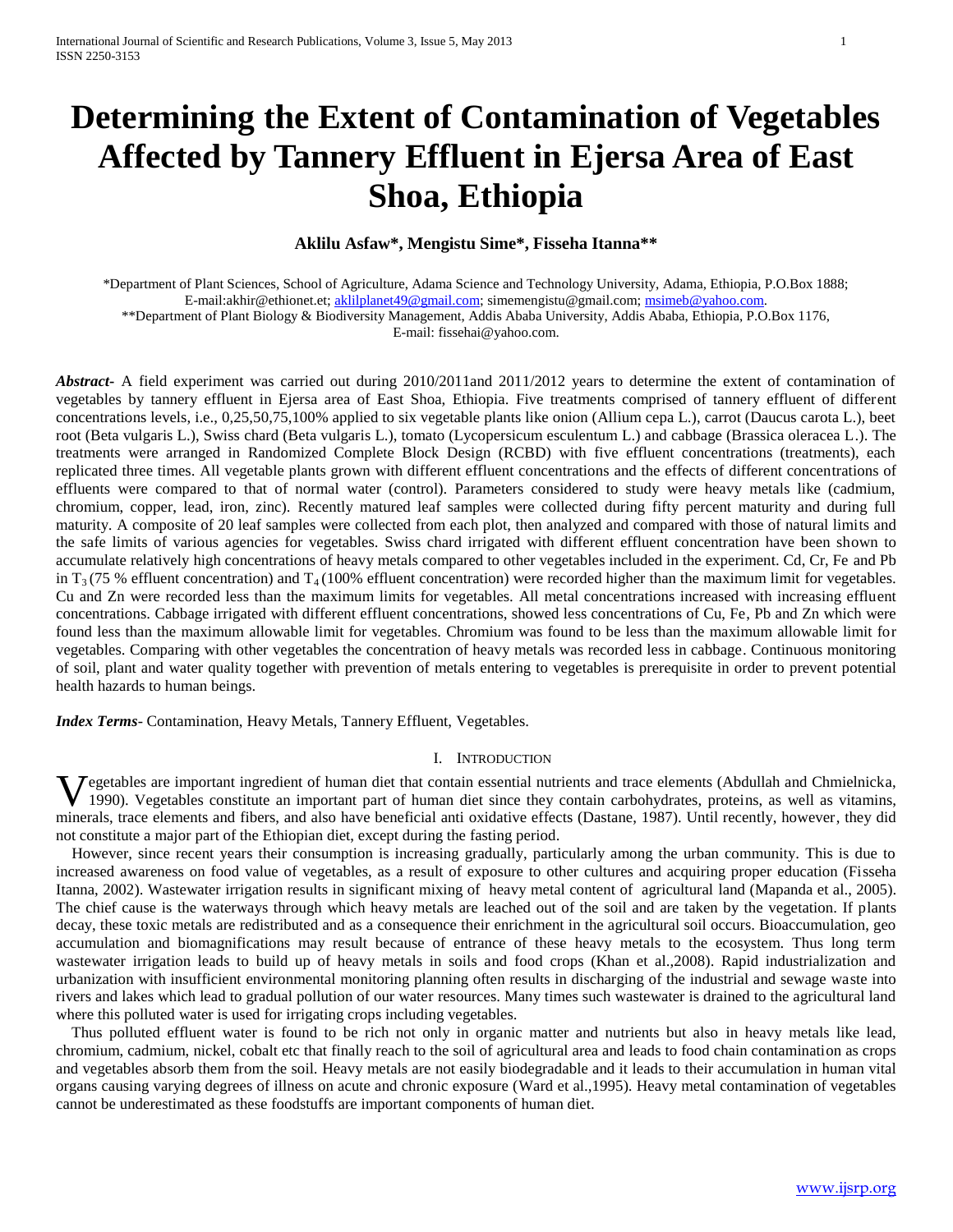The vegetable farm at Ejersa is among the vegetable farms of the area, where a substantial amount of vegetables are being produced seasonally. The farm is irrigated with the wastewater from the effluent by the tannery and from underground water that may be contaminated by the effluent of the tannery. Before several decades, the water from the river in the area was clean. However, with the increase in the urban population and industrialization, the water has now become contaminated with various pollutants among which are heavy metals. Vegetables grown at contaminated sites could take up and accumulate metals at concentrations that are toxic (Weigert, 1991). In addition they could be contaminated as farmers wash them with wastewater before bringing them to market. The leafy vegetables under this study; namely, cabbage and Swiss chard are usually mixed with potatoes and carrots and cooked to form a special sauce known as "alicha", while tomato is usually cut in pieces, seasoned well and eaten raw as salad (Fisseha Itanna, 2002).

 Heavy metal accumulation may pose a direct threat to human health (Turkdogan et al., 2003). Cadmium accumulation may cause bone deformation, kidney damage, anemia, injury of central nervous system and liver disease. Copper toxicity may induce hypertension, coma and sporadic fever. Zinc accumulation causes vomiting and renal damage, whereas hexavalent chromium may induce gastro-intestinal ulceration and cancer (Prabu, 2009). Heavy metal contamination of the food items is one of the most important aspects of food quality assurance (Marshall, 2004; Radwan and Salama, 2006; Wang et al., 2005; Khan et al., 2008). International and national regulations on food quality have lowered the maximum permissible levels of toxic metals in food items due to an increased awareness of the risk these metals pose to food chain contamination (Radwan and Salama, 2006).

#### II. MATERIALS AND METHODS

 The study was conducted during 2010/2011 and 2011/2012 years at the Ethiopia Tannery Share Company (ETSC), one of the largest tanneries of the country found about 90 km East of Addis Ababa in Ejersa area of East Shoa.

 The seed of six vegetables onion *(Allium cepa L., Var.* b,ombay red*),* carrot *(Daucus carota L.,* Var. nantus *), b*eet root *(Beta Vulgaris L,* Var. detroit dark red*.),* Swiss chard *(Beta Vulgaris L.,* Var. fordhook giant*),*tomato *(Lycopersicum esculentum L.,*Var. roma VF*) and* cabbage *(Brassica oleracea L., Var.* Copenhagen market*) vegetable plants* were purchased from vegetable seed importers by keeping the higher standard of purity and quality of germination. The effluent is discharged from Ethiopia Tannery Share Company. The effluent was collected in big plastic containers directly from the outlet of the tannery and prepared in different concentrations. The treatments were made by mixing measured amounts of wastewater in  $T_0$  (normal water) i.e. diluted  $T_1$  (25%),  $T_2$ (50%),  $T_3$  (75%) and undiluted  $T_4$  (100%) effluent. The vegetables were grown in three replications on the plot size of (1.2 m x 2 (2.4)  $(m<sup>2</sup>)$ ) for onion, carrot, beet root, Swiss chard and for tomato & cabbage on 1.8 m x 2 m (3.6 m<sup>2</sup>). Depending on the space between plants and rows, the total area of the experiment plots was  $415.00 \text{ m}^2$ . The Treatments were arranged in Randomized Complete Block Design (RCBD) with three replications.

 All cultural practices like:- land cultivation, sowing depth, transplanting, space between plants and rows, hoeing, weeding, fertilizer applications and pesticides applications for all plots were kept uniformly as per recommendations. Vegetable plants were irrigated with normal water against mixture of different effluent concentrations every other days in accordance with the plant requirements through the crop period for full nourishment of the vegetable plants and to keep the soil moist using hand held pouring cans. Recently matured leaf samples were collected from the field irrigated with different effluent concentrations during half maturity (fifty percent flowering) and full maturity. The samples were collected twice during a period of two years to represent the dry and rainy season and divided into leaf and root. A composite of 20 leaf samples were collected from each plot.

 The leaf samples were prepared in laboratory, where they were thoroughly washed to remove all adhered soil particles. Samples were cut into small pieces, air dried for 2 days (depending of the plant type) and finally dried at  $100 \pm 1^{\circ}\text{C}$  in an oven for 72 hrs. The sample were ground in warm condition and passed through 1 mm sieve. Samples were analyzed to determine heavy metal accumulation in vegetable plants following the method given by APHA (1998) FAAS (Flame Atomic Absorption Spectrometer) and GFAAS (Graphite Furnace Atomic Absorption Spectrometer) AAnalyst 600 Perkin Elmer were used to determine heavy metals such as Cd, Cr, Cu, Fe, Pb, and Zn.

 The 0.5 gm of well homogenized sample was weighed into a clean silica dish and 0.5 ml of 20% sulphuric acid was added. Thorough mixing of wet samples was done and stirring rod was rinsed with water into clean silica dish. Content of the dish was dried in an oven at 110°C. Then it was heated over a soft flame until all volatile matter was removed. The dish was later transferred to furnace set at 250°C and temperature was raised slowly to 500°C for about 6 to 8 hr. If the ash was not carbon free, 0.5 ml of nitric acid was added and dish was returned to the furnace at 500°C and ashing was done for about 30 min. It was done triplicate. Later 1 ml of nitric acid and 10 ml of water were added to the clean ash and the mixture was heated till the ash was dissolved. The content was qualitatively transferred to a 50 ml volumetric flask. Sample blank solutions were prepared using the same procedures described for the samples. Same quantities of reagents including water were used for sample and blank. All chemicals used were of analytical grade. The 1000 ppm stock solution of each of the metal ion was prepared and required dilutions were made for the purpose of calibration curves. Both sample and blank solutions were analyzed with AAS and concentrations of all metals were determined (MMAF, 2005).

 The collected data were subjected to combined statistical analysis of variance (ANOVA) over years using SAS software package 2010. Treatment means that showed significant differences were separated by Duncan's Multiple Range Test (DMRT).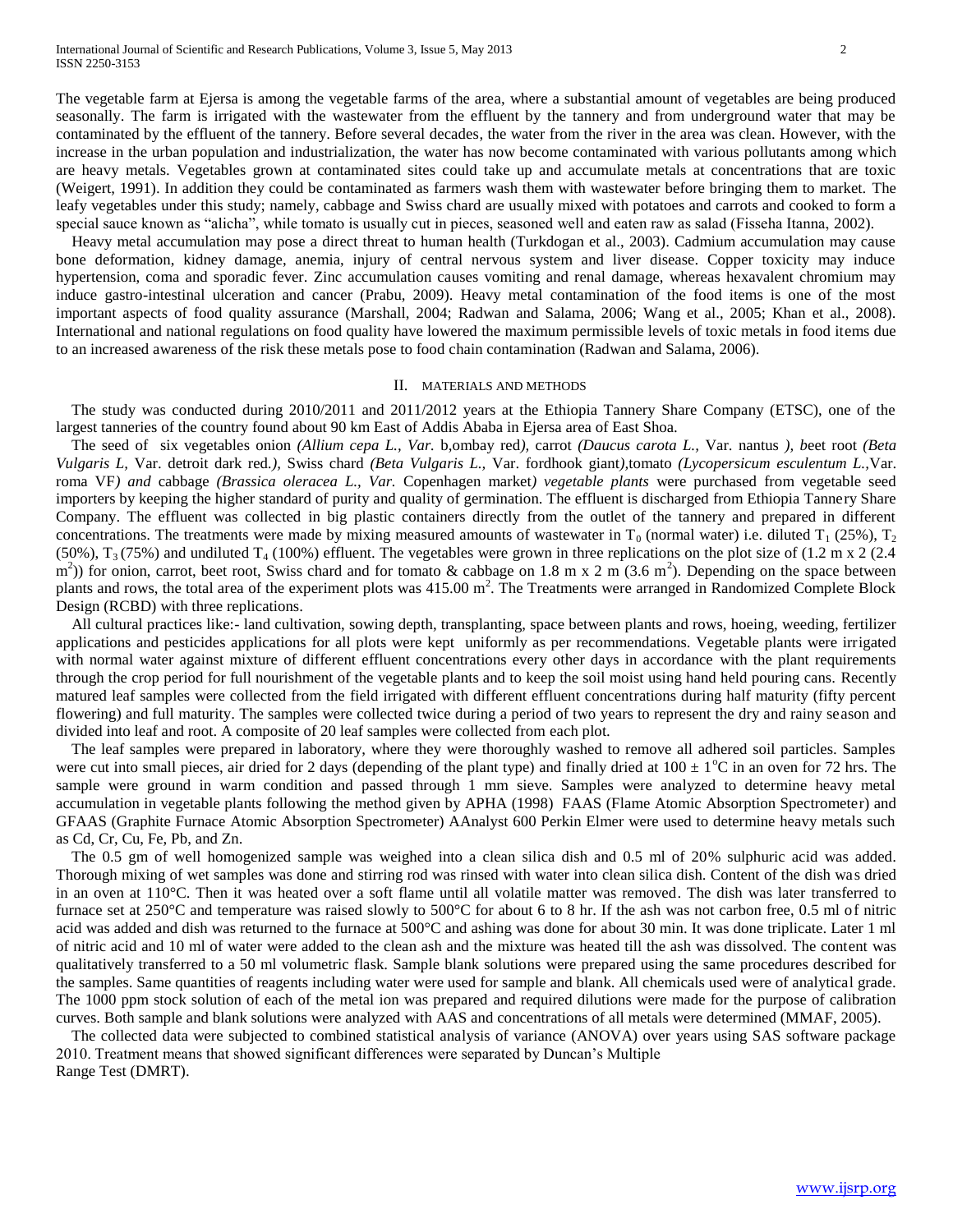#### III. RESULTS AND DISCUSSIONS

The data presented in Table 1 shows the effect of tannery effluent with concentration of  $T_0$  (0% normal water, i.e control) and  $T_1$ (25% effluent concentration) was found Cd = 0.001 & 0.12 mg kg<sup>-1</sup>, Cr = 0.002 & 1.15 mg kg<sup>-1</sup>, Cu = 0.007, 4.10 mg kg<sup>-1</sup>, Fe 0.005 & 6.00 mg kg<sup>-1</sup>, Pb = 0.007 & 0.08 mg kg<sup>-1</sup> Zn = 0.009 & 8.80 mg kg<sup>-1</sup> which was less than the maximum limit for vegetables. Germination failure was observed at higher effluent concentration of 50,75 and 100% plant was very susceptible to high effluent concentrations, which is T<sub>2</sub> (50% effluent concentration), T<sub>3</sub> (75% effluent concentration) and T<sub>4</sub> (100% concentration), no growth was observed in both two years. This may be attributed to the toxicity caused due to increasing amount of various organic and inorganic compounds present in higher concentration of the effluent. Statistically significant differences between treatments were observed in all metal concentrations.

| Table 1. Mean metal concentrations in onion plant irrigated with tannery effluent representing the dry |  |
|--------------------------------------------------------------------------------------------------------|--|
| and rainy seasons during 2010/11 and 2011/12 years                                                     |  |

| Treatments                 | Metals content (mg kg <sup>-1</sup> ) (Mean of three replications<br>at half and full maturity) |                   |                    |                   |                   |                   |  |
|----------------------------|-------------------------------------------------------------------------------------------------|-------------------|--------------------|-------------------|-------------------|-------------------|--|
|                            | Cd                                                                                              |                   | Cш                 | Fe                | Pb                | Zn                |  |
| $T_0$                      | 0.001ª                                                                                          | 002a              | 0.007 <sup>a</sup> | 0.005a            | 0.007ª            | 0.009a            |  |
|                            | 0.12 <sup>b</sup>                                                                               | 1.15 <sup>b</sup> | 4.10 <sup>b</sup>  | 6.00 <sup>b</sup> | 0.08 <sup>b</sup> | 8.80 <sup>b</sup> |  |
| CV(%)                      | 3.76                                                                                            | 8.76              | 10.43              | 11.42             | 5.55              | 12.68             |  |
| Maximum limits for<br>$\,$ |                                                                                                 |                   |                    |                   |                   |                   |  |
| Vegetables*                | 02                                                                                              | つく                | 73 3               | 425 S             | 03                | 99 4              |  |

Means followed by different letters within the same column are significantly different at 5% probability level. \*Source: FAO/WHO-Codex alimentarious commission, 2001

Table 2 shows that, the mean concentration of Cd, Cu, Fe, Pb and Zn in all treatments  $(T_1 - T_4)$  were increased with increasing effluent concentrations. The mean concentration of metals in carrot plant however, were recorded less than the maximum limits for vegetables. Chromium was generally the highest concentration in the analyzed samples.

It was also observed the same germination problem in treatment  $T_1$ ,  $T_2$  and  $T_3$  but in Treatment  $T_4$  (100% effluent concentration) no plant growth was observed in both two year experiments, this may happen due to the susceptibility of the carrot to the highest concentration of tannery effluent. The result showed statistically significant differences between treatments (P<0.05) for all metal concentrations.

| Treatments                        | Metals content $(mg kg-1)$ (Mean of three replications<br>at half and full maturity) |                   |                    |                    |                   |                    |  |
|-----------------------------------|--------------------------------------------------------------------------------------|-------------------|--------------------|--------------------|-------------------|--------------------|--|
|                                   | Cd                                                                                   | Сr                | Сu                 | Fe                 | Pb                | Zn                 |  |
| $T_0$                             | 0.003a                                                                               | 0.002a            | 0.007 <sup>a</sup> | 0.008 <sup>a</sup> | 0.005a            | 0.009 <sup>a</sup> |  |
| $T_1$                             | 0.07 <sup>b</sup>                                                                    | 1.35 <sup>b</sup> | 5.74 $b$           | 9.50 <sup>b</sup>  | 0.13 <sup>b</sup> | 9.60 <sup>b</sup>  |  |
| $\mathrm{T}_2$                    | 0.10c                                                                                | 1.82c             | 7.50c              | 11.42c             | 0.29c             | 22.46c             |  |
| $\rm T_3$                         | 0.13 <sup>d</sup>                                                                    | 2.42 <sup>d</sup> | 15.90 <sup>d</sup> | 16.65 <sup>d</sup> | 0.64 <sup>d</sup> | 38.75 <sup>d</sup> |  |
| CV(%)                             | 1.74                                                                                 | 3.76              | 8.73               | 6.48               | 3.26              | 4.32               |  |
| Maximum limits for<br>Vegetables* | 0.2                                                                                  | 23                | 73.3               | 425.5              | 03                | 99.4               |  |

Table 2. Metal concentrations in carrot plant irrigated with tannery effluent representing the dry and rainy seasons during 2010/ 2011 and 2011/2012 years

Means followed by different letters within the same column are significantly different at 5% probability level. \*Source: FAO/WHO-Codex alimentarious commission, 2001

The mean metal concentrations in beet root irrigated with different effluent concentrations, shows the mean concentration level of Cd, Cu, Fe and Zn were found less than the maximum allowable or permissible limit for vegetables. Chromium (Cr) and lead (Pb) were found more than the maximum allowable limit for vegetables. All heavy metals concentrations in treatments  $T_1 - T_3$  (25% - 100%)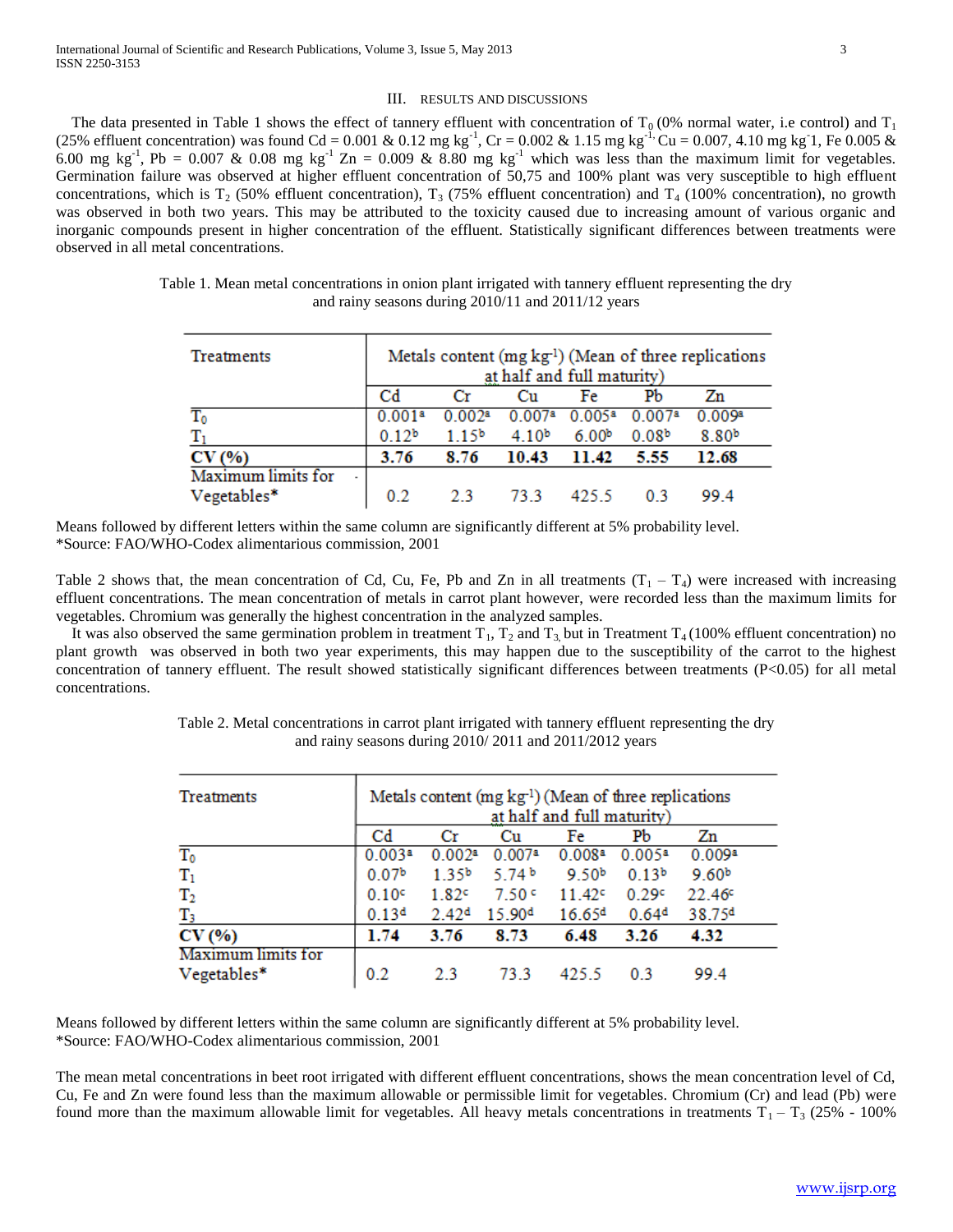effluent concentrations) were observed in increasing order, which means the concentration of heavy metals increases with increasing effluent concentrations which showed statistically significant differences between treatments (Table 3).

| Treatments         | Metals content (mg kg <sup>1</sup> ) (Mean of three replications<br>at half and full maturity) |                   |                     |                     |                    |                      |  |
|--------------------|------------------------------------------------------------------------------------------------|-------------------|---------------------|---------------------|--------------------|----------------------|--|
|                    | Cd                                                                                             | Сr                | Сu                  | Fe                  | PЪ                 | Zn                   |  |
| $T_0$              | 0.002a                                                                                         | 0.004ª            | $0.005^{\rm a}$     | 0.007 <sup>a</sup>  | 0.007 <sup>8</sup> | $0.005$ <sup>a</sup> |  |
| $\mathbf{T}_1$     | 0.09 <sup>b</sup>                                                                              | 1.23 <sup>b</sup> | 0.31 <sup>b</sup>   | 23.45 <sup>b</sup>  | 0.12 <sup>b</sup>  | 6.63 <sup>b</sup>    |  |
| $\rm T_2$          | 0.12c                                                                                          | 1.42 <sup>c</sup> | 10.33c              | 77.32°              | 0.15c              | 22.65c               |  |
| $\rm T_3$          | 0.15 <sup>d</sup>                                                                              | 2.34 <sup>d</sup> | 13 2.7 <sup>d</sup> | 194.63 <sup>d</sup> | 0.87 <sup>d</sup>  | 72.14 <sup>d</sup>   |  |
| $\rm T_4$          | 0.19e                                                                                          | 3.32 <sup>e</sup> | 31.45 <sup>e</sup>  | 384.30 <sup>e</sup> | 1.22e              | $90.40$ <sup>e</sup> |  |
| CV(%               | 4.33                                                                                           | 5.27              | 8.68                | 10.45               | 4.82               | 9.64                 |  |
| Maximum limits for |                                                                                                |                   |                     |                     |                    |                      |  |
| Vegetables*        | 0.2                                                                                            | 23                | 73.3                | 425.5               | 0.3                | 99.4                 |  |

Table 3. Metal concentrations in beet root irrigated with tannery effluent representing the dry and rainy seasons during 2010/11 and 2011/12 years

Means followed by different letters within the same column are significantly different at 5% probability level \*Source: FAO/WHO-Codex alimentarious commission, 2001

The mean metal concentration in Swiss chard irrigated with different effluent concentrations have been shown to accumulate relatively high concentrations of heavy metals comparing to other vegetables included in the experiment. In this study the mean concentration of Cd, Cr, Fe and Pb in T<sub>3</sub> (75 % effluent concentration = 0.26, 2.03, 110.51,0.32 mg kg<sup>-1</sup>) respectively and T<sub>4</sub> (100%) effluent concentration = 0.29, 2.45, 217.10 and 0.43 mg  $kg^{-1}$ ) respectively, were recorded higher than the maximum limit for vegetables. Cu and Zn were recorded less than the maximum limits for vegetables. All metal concentrations increased with increase of effluent concentrations which showed statistically significant differences between treatments (Table 4).

and rainy seasons during 2010/11 and 2011/12 years

Table 4. Mean metal concentrations in Swiss chard irrigated with tannery effluent representing the dry

| Metals content (mg kg <sup>-1</sup> ) (Mean of three replications |                            |                    |                     |                   |                    |  |  |  |  |
|-------------------------------------------------------------------|----------------------------|--------------------|---------------------|-------------------|--------------------|--|--|--|--|
|                                                                   | at half and full maturity) |                    |                     |                   |                    |  |  |  |  |
| $_{\rm Cd}$                                                       | Pb<br>Fe<br>Zn<br>Cu<br>Сr |                    |                     |                   |                    |  |  |  |  |
| 0.004a                                                            | $0.007$ <sup>a</sup>       | 0.007a             | 0.007a              | 0.002a            | 0.002a             |  |  |  |  |
| 0.12 <sup>b</sup>                                                 | 1.34 <sup>b</sup>          | 8.31 <sup>b</sup>  | 21.21 <sup>b</sup>  | 0.14 <sup>b</sup> | 12.67 <sup>b</sup> |  |  |  |  |
| 0.20c                                                             | 1.62c                      | 18.33 <sup>c</sup> | 84.329              | 0.25c             | 31.65 <sup>c</sup> |  |  |  |  |
| 0.26 <sup>d</sup>                                                 | 2.03 <sup>d</sup>          | 27.41 <sup>d</sup> | 110.51 <sup>d</sup> | 0.32 <sup>d</sup> | 51.13 <sup>d</sup> |  |  |  |  |
| 0.29e                                                             | 2.45 <sup>e</sup>          | 33.17e             | $217.10^e$          | 0.43e             | 69.43 <sup>e</sup> |  |  |  |  |
| 1.56                                                              | 3.32                       | 5.67               | 11.44               | 1.35              | 6.42               |  |  |  |  |
|                                                                   |                            |                    |                     |                   |                    |  |  |  |  |
| 0.2                                                               | 2.3                        | 73.3               | 425.5               | 0.3               | 99.4               |  |  |  |  |
|                                                                   |                            |                    |                     |                   |                    |  |  |  |  |

Means followed by different letters within the same column are significantly different at 5% probability level. \*Source: FAO/WHO-Codex alimentarious commission, 2001

Table 5 shows that, the mean concentrations of Cd, Cr, Cu, Fe, Pb and Zn in all treatments  $(T_1 - T_4)$  increased with increasing effluent concentrations, even though, the concentration of metals in tomato plant were recorded less than the maximum limit for vegetables. In treatment  $T_4$  chromium (Cr) shows the slightly more than the maximum allowable limit for vegetables. Lead (Pb) was also found more than the maximum limits for vegetables. In Treatment  $T<sub>4</sub>$  (100% effluent concentration) no plant growth was observed in both two years, this may happen due to the susceptibility of the tomato plant to the highest concentration of tannery effluent. The result showed statistically significant differences between treatments (P<0.05) for all metal concentrations.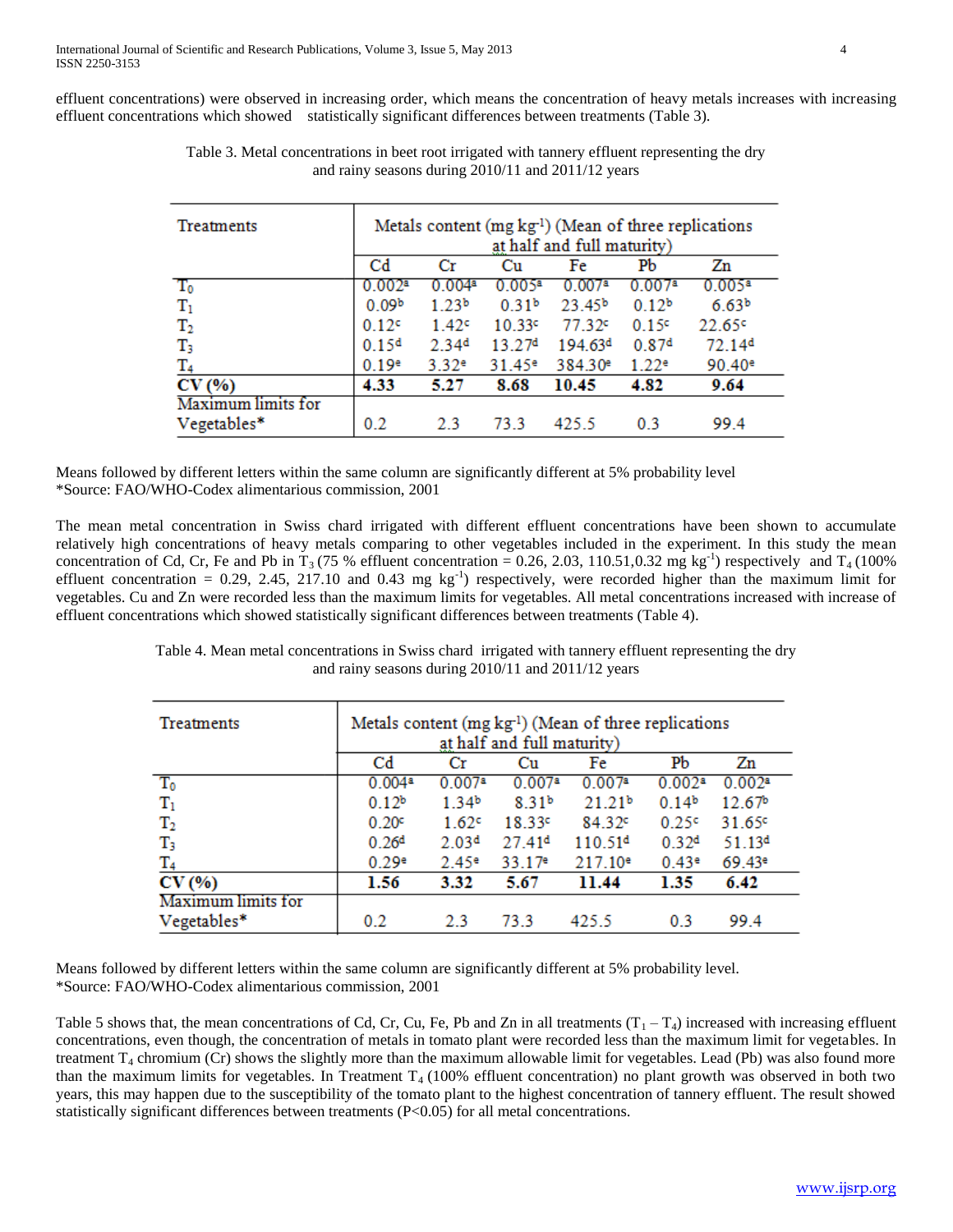| Treatments                        | Metals content (mg kg <sup>-1</sup> ) (Mean of three replications<br>at half and full maturity) |                   |                    |                     |                   |                      |
|-----------------------------------|-------------------------------------------------------------------------------------------------|-------------------|--------------------|---------------------|-------------------|----------------------|
|                                   | Cd                                                                                              | Сr                | Сu                 | Fe                  | Pb                | Zn                   |
| $\mathbf{T_0}$                    | 0.006a                                                                                          | 0.007a            | $0.005^a$          | 0.005a              | 0.002a            | $0.004$ <sup>a</sup> |
| $T_1$                             | 0.10 <sup>b</sup>                                                                               | 1.14 <sup>b</sup> | 5.31 <sup>b</sup>  | 34.53 <sup>b</sup>  | 0.12 <sup>b</sup> | 8.63 <sup>b</sup>    |
| $\mathrm{T}_2$                    | 0.13c                                                                                           | 1.92c             | 12.749             | 97.63c              | 0.28c             | 32.35 <sup>c</sup>   |
| $\rm T_3$                         | 0.18 <sup>d</sup>                                                                               | 2.33 <sup>d</sup> | 15.43 <sup>d</sup> | 124.51 <sup>d</sup> | 0.37 <sup>d</sup> | 43.23 <sup>d</sup>   |
| CV(%)                             | 0.94                                                                                            | 2.58              | 4.76               | 11.66               | 1.13              | 5.38                 |
| Maximum limits for<br>Vegetables* | 0.2                                                                                             | 23                | 73.3               | 425.5               | 03                | 99.4                 |

Table 5. Mean metal concentrations in tomato plant irrigated with tannery effluent representing the dry and rainy seasons during 2010/11 and 2011/12 years

Means followed by different letters within the same column are significantly different at 5% probability level. \*Source: FAO/WHO-Codex alimentarious commission, 2001

The mean concentration level of Cd, Cu, Fe, Pb and Zn in cabbage treated with different effluent concentrations were found less than the maximum allowable limit for vegetables. Chromium was found less than the maximum allowable limit for vegetables, which was  $T_1 = 0.74$ ,  $T_2 = 1.42$ ,  $T_3 = 1.83$  and  $T_4 = 2.13$  mg kg<sup>-1</sup>. Comparing with other vegetables the concentration of heavy metals were recorded less. The concentration of heavy metals in all treatments were recorded to increased with increasing effluent concentrations which were significantly difference between treatments (Table 6).

> Table 6. Mean metal concentrations in cabbage plant irrigated with tannery effluent representing the dry and rainy seasons during 2010/11 and 2011/12 years

| <b>Treatments</b>  | Metals content (mg kg <sup>-1</sup> ) (Mean of three replications<br>at half and full maturity) |                            |                      |                      |                    |                    |  |  |  |  |
|--------------------|-------------------------------------------------------------------------------------------------|----------------------------|----------------------|----------------------|--------------------|--------------------|--|--|--|--|
|                    | Cd                                                                                              | PЬ<br>Fe<br>Zn<br>Cu<br>Сr |                      |                      |                    |                    |  |  |  |  |
| T0                 | 0.005 <sup>a</sup>                                                                              | $0.004^{\overline{a}}$     | 0.009 <sup>a</sup>   | $0.005$ <sup>a</sup> | 0.003 <sup>a</sup> | 0.006a             |  |  |  |  |
| $T_1$              | 0.08 <sup>b</sup>                                                                               | 0.74 <sup>b</sup>          | 0.31 <sup>b</sup>    | 23.45 <sup>b</sup>   | 0.12 <sup>b</sup>  | 6.63 <sup>b</sup>  |  |  |  |  |
| $\mathrm{T}_2$     | 0.13c                                                                                           | 1.42 <sup>c</sup>          | 10.33c               | 77.32c               | 0.15c              | 22.65c             |  |  |  |  |
| $\mathrm{T}_3$     | 0.15 <sup>d</sup>                                                                               | 1.83 <sup>d</sup>          | 12.41 <sup>d</sup>   | 86.51 <sup>d</sup>   | 0.22 <sup>d</sup>  | 51.23 <sup>d</sup> |  |  |  |  |
| T4                 | 0.19e                                                                                           | 2.13e                      | $26.30$ <sup>e</sup> | 103.15e              | 0.29e              | 53.64 <sup>e</sup> |  |  |  |  |
| CV(%               | 0.54                                                                                            | 2.46                       | 5.52                 | 8.27                 | 1.22               | 4.72               |  |  |  |  |
| Maximum limits for |                                                                                                 |                            |                      |                      |                    |                    |  |  |  |  |
| Vegetables*        | 0.2                                                                                             | 2.3                        | 73.3                 | 425.5                | 0.3                | 99.4               |  |  |  |  |

Means followed by different letters within the same column are significantly different at 5% probability level. \*Source: FAO/WHO-Codex alimentarious commission, 2001

It was observed that all metal contents in all vegetable plants were found to be lowest in treatment  $T_1$  (25% effluent concentration) and highest in  $T<sub>4</sub>$  (100% effluent concentrations). Present investigation has clearly shown that the mixture of tannery effluent in higher proportion may cause toxicity during the consumption of the vegetables.

 Differences in metal concentrations in vegetables seem to imply that different types of vegetables have different abilities to accumulate metals. In spite of the mechanism involved in the element uptake by root, plants are known to respond to the amount of readily mobile metals in soil. The order of toxic heavy metal concentrations in vegetables vary with toxic metals. Different vegetable species accumulate different metals depending on environmental conditions, metal species and plant available forms of heavy metals (Lokeshwari & Chandrappa, 2006).

 Genotypical differences in tolerance and co-tolerance to heavy metals are well known in some species and ecotypes of natural vegetation. Onion, carrot and tomato plants were highly sensitive to the high effluent concentrations, which led to the poor germination and total kill of plants. Cabbage was generally the least accumulator of metals as compared to other vegetables. The mean concentration of Cr was found less than the maximum allowable limit. Cu content in all vegetables was also found less than the maximum limit. Cd accumulation was more in leafy vegetables viz., Swiss chard. The reason for the accumulation is that Cd is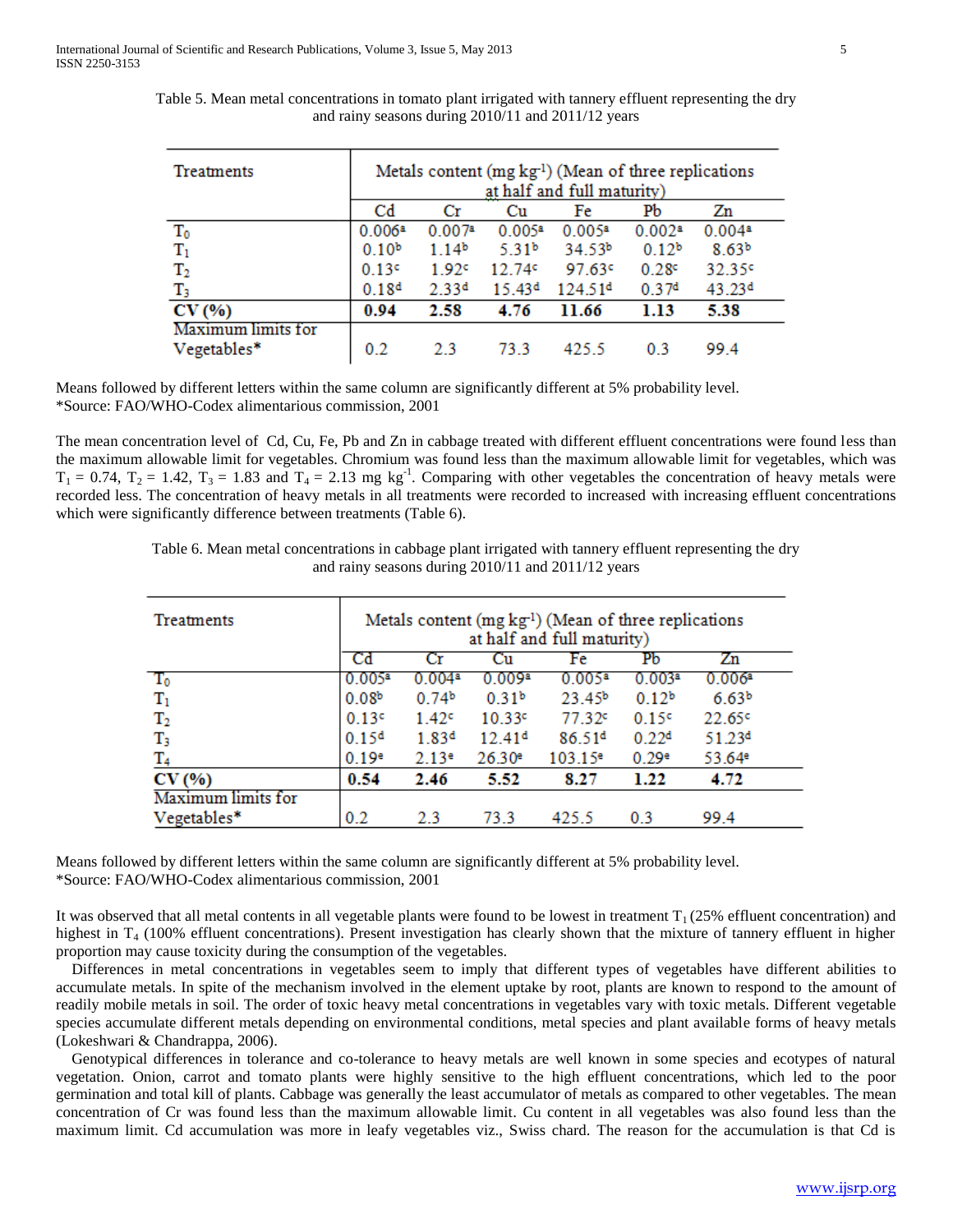relatively easily taken up by leafy vegetables and also due to the foliar absorption of atmospheric deposits on plant leaves (Midio & Satake, 2003). An earlier study on metal contents of vegetables from Addis Ababa market showed that Swiss chard contained the highest Cd and cabbage the least (Rahlnbeck et al., 1999). Leafy vegetables accumulate higher metal contents than others (Al Jassir *et al*., 2005).

 Heavy metals are one of a range of important types of contaminants that can be found on the surface and in the tissues of fresh vegetables. Prolonged human consumption of unsafe concentrations of heavy metals in food stuff may lead to the disruption of numerous biological and biochemical process in the human body (Prabu, 2009). Heavy metal accumulation gives rise to toxic concentrations in the body, while some elements (e.g. arsenic, cadmium, chromium) act as carcinogens and others (e.g. mercury and lead) are associated with development abnormalities in children. The Codex Committee on Food Additives and Contaminants of the Joint FAO\WHO Food Standards Programme, has proposed draft levels for typical daily exposure and theoretical maximum daily intake (TMDI) for some of these metals in vegetables (Codex, FAO/WHO, 2001). Accordingly, the intake of most of the metals constitute less than 10% of the TMDI. Arsenic, chromium, iron and lead are at present of greater concern of health risk than the other metals. Metal concentrations in the vegetables studied would not suffice for determining health implications. This depends also on the dietary pattern of the consumers.

 It is because of this, that the intake of metals from the studied vegetables constitutes much less than the TMDI or the provisional tolerable weekly intake (PWTI), which are used to express the exposure of consumers and associated health risk. A recent study on leafy vegetables bought from Addis Ababa market also confirms this (Fisseha Itanna,1999). However, with increase in vegetable consumption this situation could easily change.

 For instance, it has been reported that through the introduction of bio-intensive gardening in some households in Addis Ababa the daily vegetable intake per person has risen from5gm to 161gm (ENDA, Ethiopia,2002).

#### IV. CONCLUSIONS AND RECOMMENDATIONS

 From the study it is revealed that, untreated tannery effluent is the main source of pollution to the irrigation with contaminated effluent containing variable amounts of heavy metals leading to increase in concentration of metals in vegetables, which was grown using polluted effluent. Concentration of metals in vegetables will provide baseline data and there is a need for intensive sampling for quantification of results throughout the country. Since cabbage is the least accumulator of metals and metalloids, it may be less risky to eat cabbage at Ejersa than eating Swiss chard from health standpoint. Heavy metals have a toxic impact, but detrimental impacts become apparent only when long term consumption of contaminated vegetables occurs. It is therefore suggested that regular monitoring of heavy metals in vegetables and other food items should be performed in order to prevent excessive build up of these heavy metals in the human food chain.

 To avoid entrance of metals into the food chain, tannery effluent should not be discharged into rivers and farmlands without prior treatment. Apart from treating the discharge that enters into the farms, it is also imperative to utilize alternative measures of cleaning up the already contaminated substrates. Continuous monitoring of soil, plant and water quality together with prevention of metals entering vegetables is prerequisite in order to prevent potential health hazards to human beings. Periodical monitoring the rate of contamination and consumption is thus necessary to assess the overall exposure level in the community. Reduced crop contamination and improved safe food can be achieved through, reducing pollution at source, improved vegetable production and post harvest handling and using support for vegetable trading systems to improve food safety.

### **REFERENCES**

- [1] Abdullah, M. and J. Chmielnicka,(1990). New aspects on the distribution and metabolism of essential trace elements after dietary exposure to toxic metals. Biol. Trace Element Res.,Vol. 23, p.25-53.
- [2] Al-Jassir, M.S., A. Shaker and M.A. Khaliq, 2005. Deposition of heavy metals on green leafy vegetables sold on roadsides of Riyadh city, Saudi-Arabia Bull. Environ. Contaminat. Toxicol., Vol. 75, p.1020-1027.
- [3] APHA (1998). Standard Methods for the examination of water and wastewater (18th Ed.), American Public Health Association, Washngton D.C.
- [4] Codex Alimentarius Commission (FAO/WHO), (2001). Food additives and contaminants-joint FAO/WHO Food standards programme. ALINORM 01/12A: p.1- 289.
- [5] Dastane N. G. (1987). Use of Barckish Water Horticultural Water Quality, Bulletin Vol. 12(2), p.64-71.
- [6] Ejaz UI Islam, Xiao-e Yang et al., (2007). Assessing potential dietary toxicity of heavy metals in some vegetables and food crops. J. Zhejieang Univ. Sci., Vol. 8(1), p. 1-13.
- [7] Environmental Development Action ENDA, Ethiopia (2002). Workshop on experience of urban agriculture in Addis Ababa, p.1-63.
- [8] Fissha Itanna (1999). Metal concentrations of some vegetables grown with industrial liquid waste at Akaki, SINET Ethiop J Sci., Vol. 21(1), p.133-144.
- [9] Fisseha Itanna (2002): Metals in Leafy vegetables grown in Addis Ababa and toxicological Implication, Ethiop. J. Health Dev. Vol. 16(3), p.295-302.
- [10] Khan, S., Q. Cao, Y. M. Zheng, Y.Z. et al., (2008). Health risks of heavy metal in contaminated soils and food crops irrigated with waste water in Beijing, China. Environ. Pollut.,Vol. 52, p.686-692.
- [11] Lokeshwari H, and Chandrappa G.T. (2006). Impact of heavy metal contamination of Bellanur lake on soil and cultivated vegetation, current science, p.622-627.
- [12] Marshall, (2004). Enhancing food chain integrity: quality assurance mechanism for air pollution impacts on fruits and vegetables systems. Crop Post Harvest Program, Final Technical Report (R7530).
- [13] Mapanda, F., E.N. Mangwayana, J. Nyamangara and K.E. Giller, (2005). The effect of long- term irrigation using waste water on heavy metal contents of soils under vegetables in Harare, Zimbabwe. Agric. Ecosyst. Environ., Vol. 107, p.151-165.
- [14] Midio Y. and Satake M., (2003). In: Chemicals in the environment. In. Toxic metals, Discovery Publishing House, New Delhi, p. 45-68.